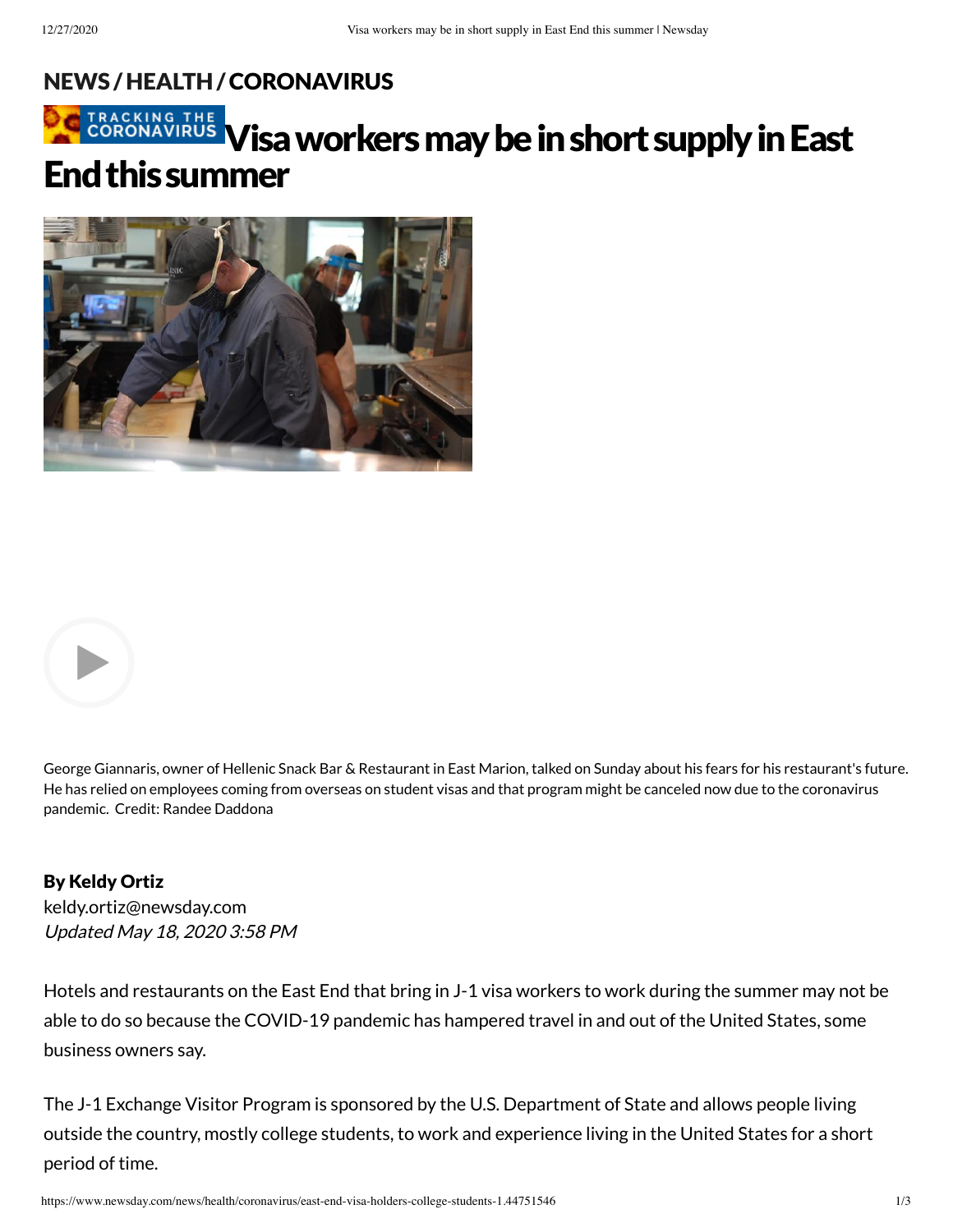#### 12/27/2020 Visa workers may be in short supply in East End this summer | Newsday

The exchange program is not suspended, but the Department of State advised on its website on Friday that "exchange visitors not take positions U.S. workers might fill ..." and sponsors should protect "the health, safety and welfare of both of participants and the Americans with whom they may interact" with.

George Giannaris , owner of Hellenic Snack Bar & Restaurant in East Marion, said in addition to hiring people locally, he typically brings in nearly a dozen J-1 visa holders to help. He acknowledged tourism could be in jeopardy with restaurants only offering takeout and local attractions such as wineries shut down. Giannaris said even if J-1 workers are able to travel to the country, lodging for them would not be easy as they usually live three or four in a room.

George Giannaris is the chef and owner at Hellenic Snack Bar and Restaurant in East Marion. Credit: Randee Daddona

"If they were to come and get sick, I would have to shut down my restaurant and then provide a place where they could be away from the other students so the others wouldn't get sick," said Giannaris, who usually rents a house to J-1 employees. "Unless there was a huge change in the curve, and it flattened out immensely, it would be a terrible decision to have foreign students away from their homes, young men and women, come to this country in the middle of an epidemic."

Local businesses on the East End bring in J-1 visa holders to work because finding seasonal help can be difficult because U.S. college students return to school before the summer season ends, said Janice Nessel, general manager at Montauk Manor hotel.

J-1 visitors are not just sought on the East End, as the exchange program provides potential job opportunities for about 300,000 visa holders who come to the United States from more than 200 countries, according to the state department.

Nessel said she has employed three to five J-1 visa holders every summer for the past 20 years. This summer will be different.

"It's going to be a loss for the few that we have," Nessel said. "These days, we have to make do."

### By Keldy Ortiz [keldy.ortiz@newsday.com](mailto:keldy.ortiz@newsday.com?subject=Visa%20workers%20may%20be%20in%20short%20supply%20in%20East%20End%20this%20summer&body=Hotels%20and%20restaurants%20on%20the%20East%20End%20that%20bring%20in%20J-1%20visa%20workers%20to%20work%20during%20the%20summer%20may%20not%20be%20able%20to%20do%20so%20because%20the%20COVID-19%20pandemic%20has%20hampered%20travel%20in%20and%20out%20of%20the%20United%20Stat%0D%0Ahttps://www.newsday.com/news/health/coronavirus/east-end-visa-holders-college-students-1.44751546)